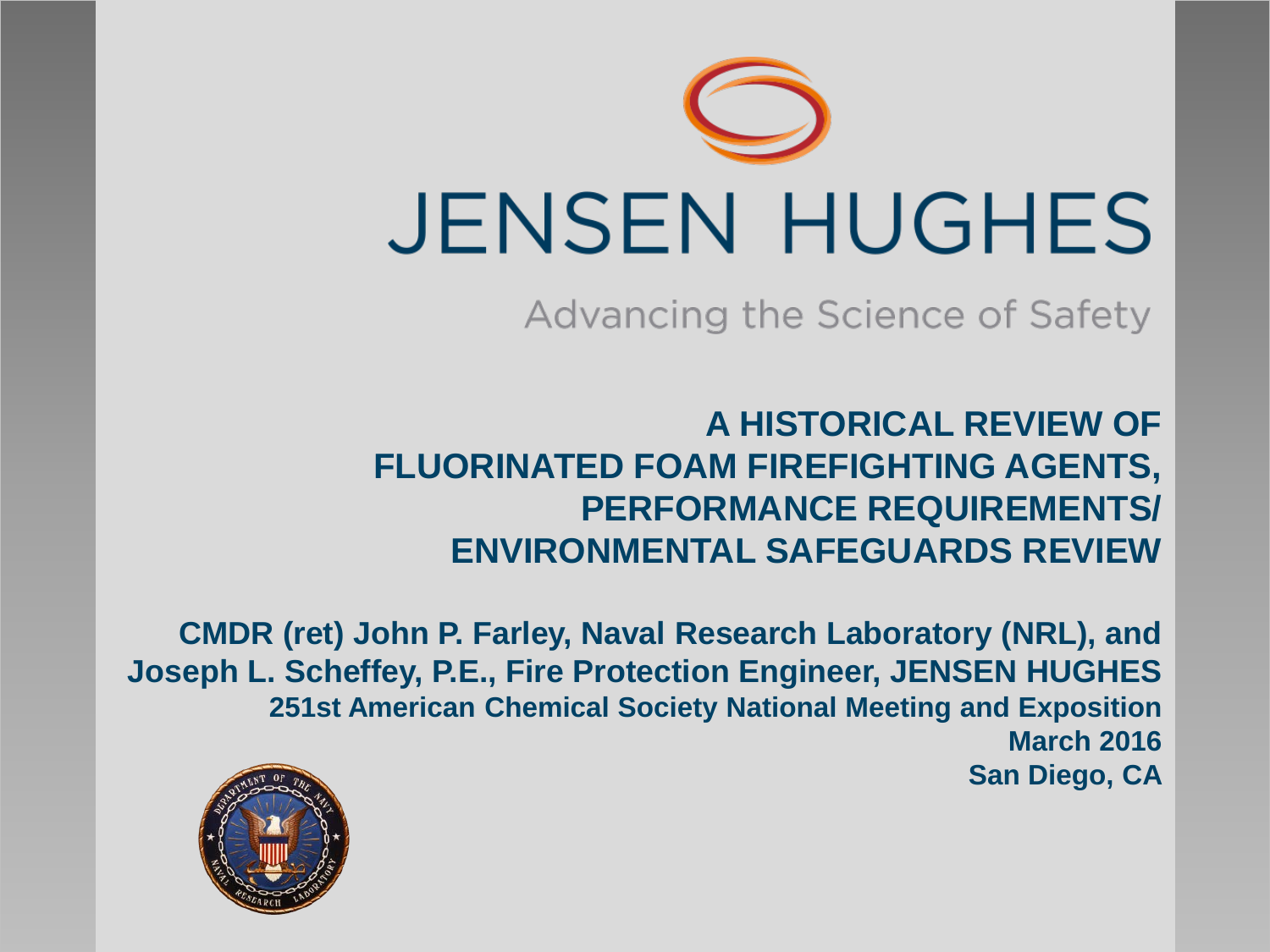

#### Brief history of foam and the AFFF MIL SPEC

- Fire extinguishing performance why it matters
- Environmental concerns/restrictions Mitigation and challenges – approach going forward



www.jensenhughes.com www.jensenhughes.com www.jensenhughes.com www.jensenhughes.com copyright © JENSEN HUGHES. All rights reserved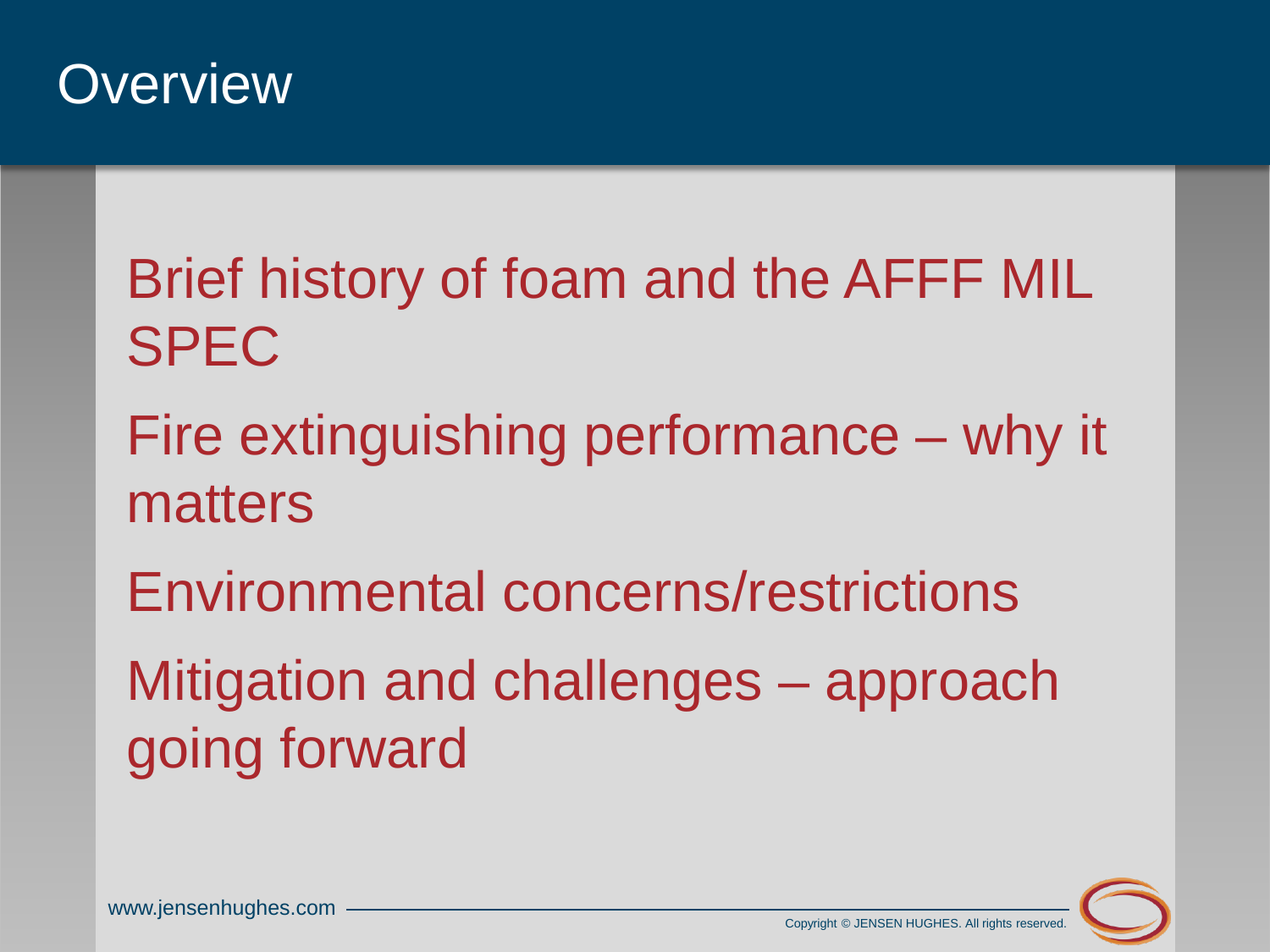## Foam History

#### Originally developed for liquid fuels suppression

- ◆ Protein Foam (PF)
- Fluoroprotein (FPF)
- AFFF
- Other variants FFFP, FFF



Application (mass flow) rate – nozzle flow rate, gallons/minute-ft<sup>2</sup>  $\text{(qpm/ft}^2)$ Extinguishment density – mass of foam per unit area required for fire extinguishment, gal/ft<sup>2</sup>

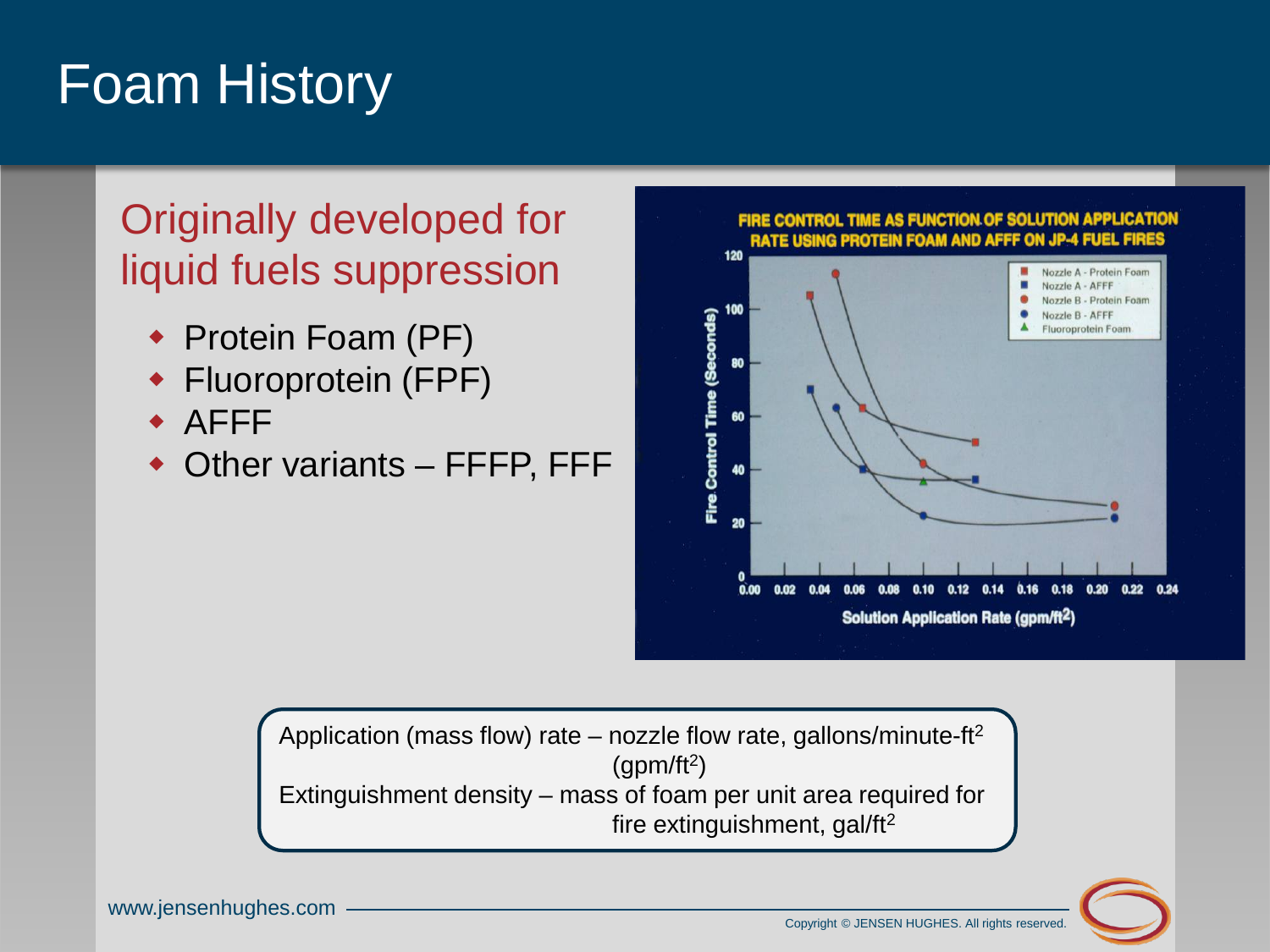# AFFF Development

- Naval Research Laboratory
	- 1961 Synthetic surfactant formulated
	- 1963 Patent application, initial spec
	- 1966 Patent award assigned to US Secretary of the Navy
- 1968 NRL and 3M  $6\%$ seawater formulation
- 1969 Jacksonville, FLA, large and moderate scale test results, Mil-F-24385
- "Light Water" characterized by spreading surface tension/spreading coefficient
	- AFFF solution forms film layer on top of fuel

 $S_{a/b} = \gamma_b - \gamma_a - \gamma_l$ 

Where, in (dynes/cm):

- $S_{a/b}$  = Spreading coefficient
- $v_h =$  Surface tension of the lower hydrocarbon fuel
- $v_a =$  Surface tension of the upper layer AFFF solution
- $y_1 =$  Interfacial tension between liquids  $a$  and  $b$

Minimum spreading coefficient of 3 Ignition resistance test (film formation)

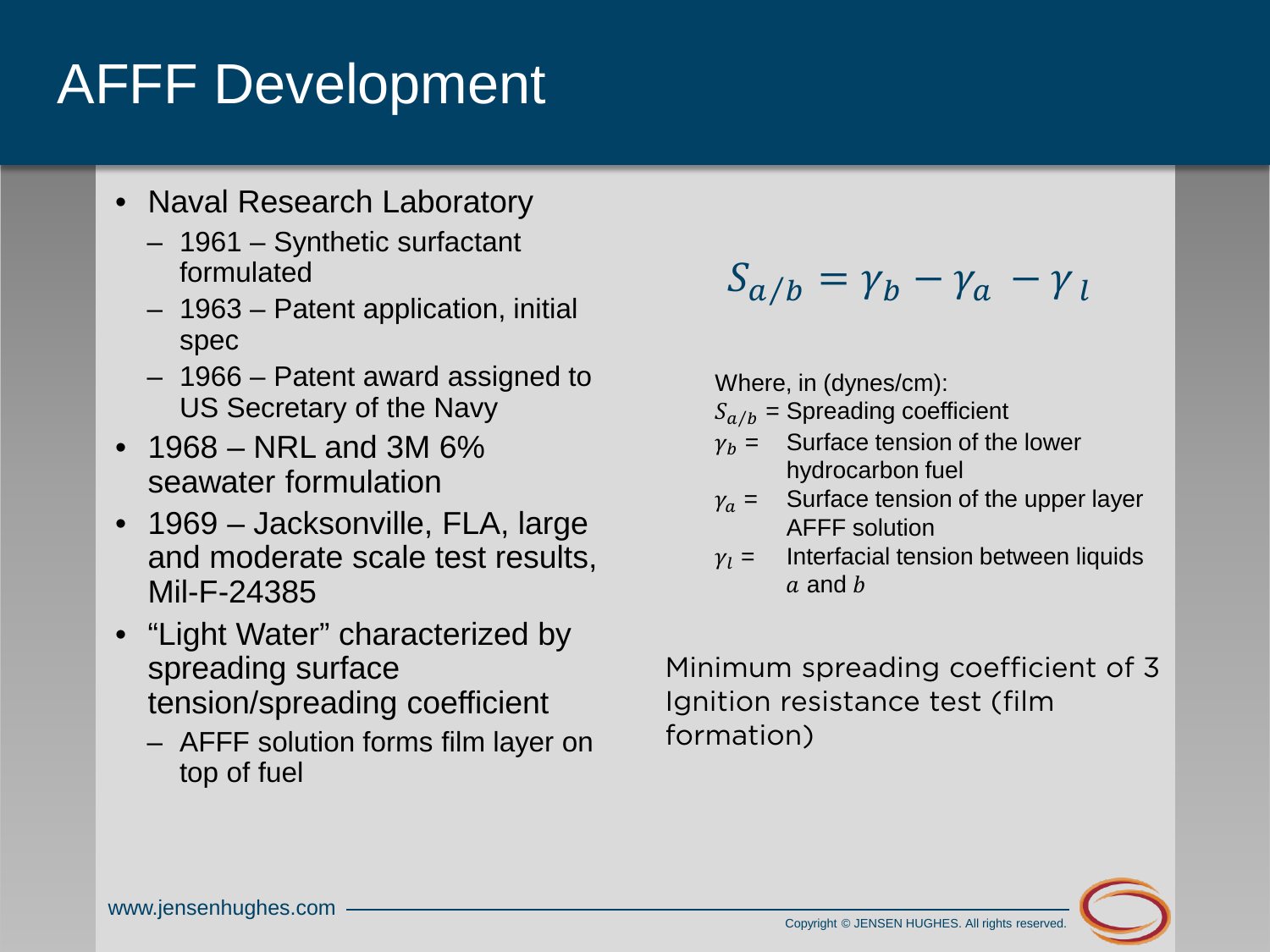# AFFF MIL SPEC Extinguishing Performance

- Based on MIL-F-24385F
	- 28 ft<sup>2</sup> fire test
		- Application rate 0.071 gpm/ft<sup>2</sup>
		- Maximum extinguishment time 30s
		- Maximum extinguishment density –  $0.036$  gal/ft<sup>2</sup>
	- $\bullet$  50 ft<sup>2</sup> fire test
		- Application rate 0.04 gpm/ft<sup>2</sup>
		- Minimum 40 s summation 320s
		- Maximum extinguishment time 50s
		- Maximum extinguishment density  $-0.033$  gal/ft<sup>2</sup>
- Burnback resistance
- Field applicability fire tests
	- One-half and quadruple strength
	- Aged concentrate
	- Inter-agent compatibility
- Foam expansion and drainage





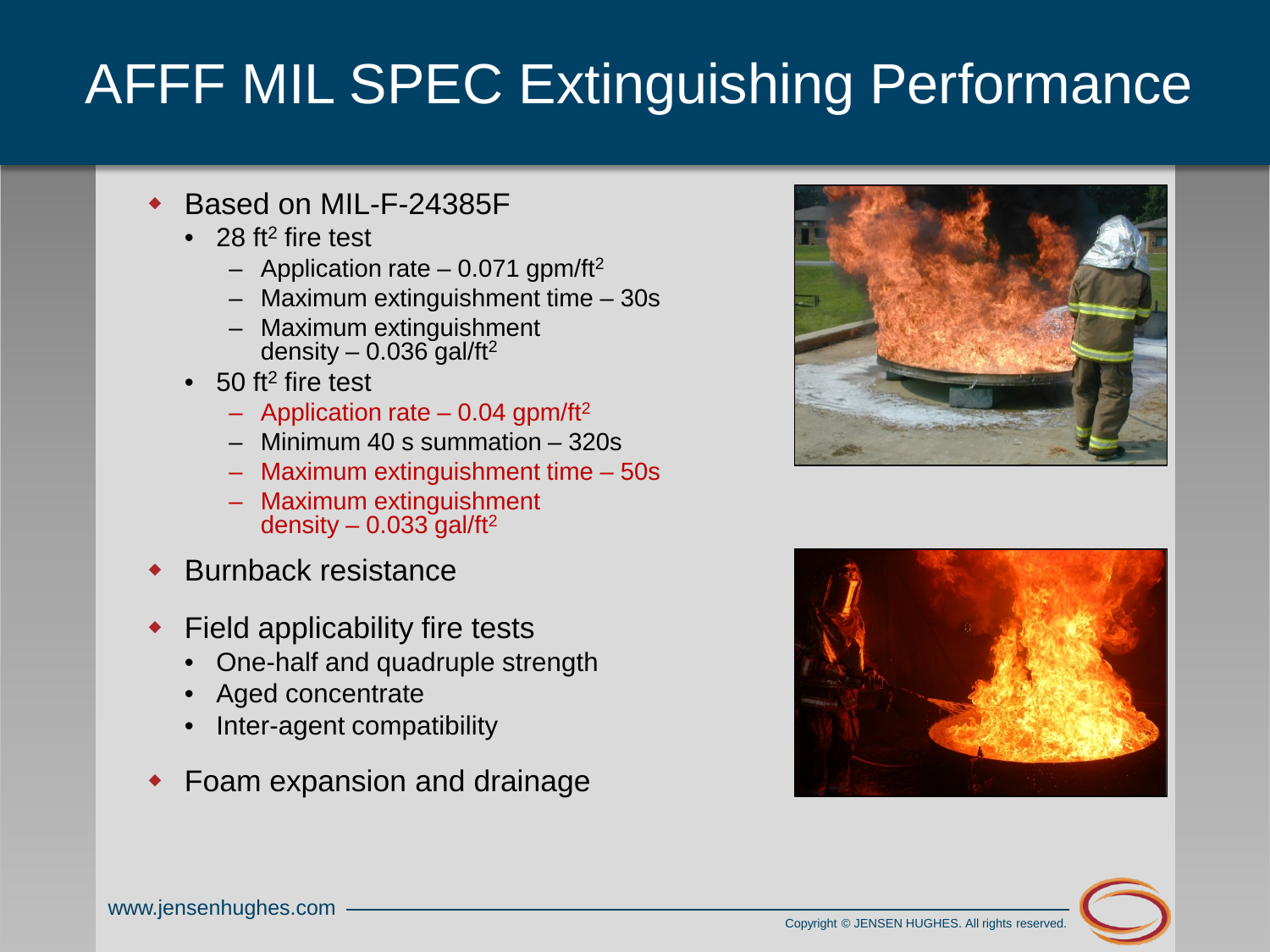## Examples of Extinguishment Application Densities of Various Test Standards

|                     |                          | <b>Application</b><br>Rate | <b>Nozzle</b><br><b>Movement</b><br><b>Permitted</b> | <b>Maximum</b><br><b>Allowable Time to</b><br><b>Extinguishment</b> | <b>Extinguishment</b><br><b>Application Density</b> |
|---------------------|--------------------------|----------------------------|------------------------------------------------------|---------------------------------------------------------------------|-----------------------------------------------------|
|                     | <b>Fuel</b>              | gpm/ft <sup>2</sup>        |                                                      |                                                                     | gal/ft <sup>2</sup>                                 |
| MIL-SPEC            | <b>Motor</b><br>gasoline | 0.071                      | Yes                                                  | 30                                                                  | 0.036                                               |
| 28 $ft^2$           |                          |                            |                                                      |                                                                     |                                                     |
| MIL-SPEC            | <b>Motor</b><br>gasoline | 0.04                       | Yes                                                  | 50                                                                  | 0.033                                               |
| 50 $ft^2$           |                          |                            |                                                      |                                                                     |                                                     |
| <b>UL 162</b>       | Heptane                  | 0.04                       | Yes                                                  | 180                                                                 | 0.12                                                |
| <b>ICAO B</b>       |                          |                            |                                                      |                                                                     |                                                     |
| 50 $ft^2$           | Kerosene                 | 0.06                       | Yes<br>(horizontal plane)                            | 60                                                                  | 0.061                                               |
| <b>ICAO C</b>       | Kerosene                 | 0.04                       | No?                                                  | 60 (flickering flame<br>permitted)                                  | 0.038                                               |
| $80 \text{ ft}^2$   |                          |                            |                                                      |                                                                     |                                                     |
| <b>ISO Forceful</b> | Heptane                  | 0.06                       | <b>No</b>                                            | 180                                                                 | 0.18                                                |



www.jensenhughes.com <u>www.jensenhughes.com</u>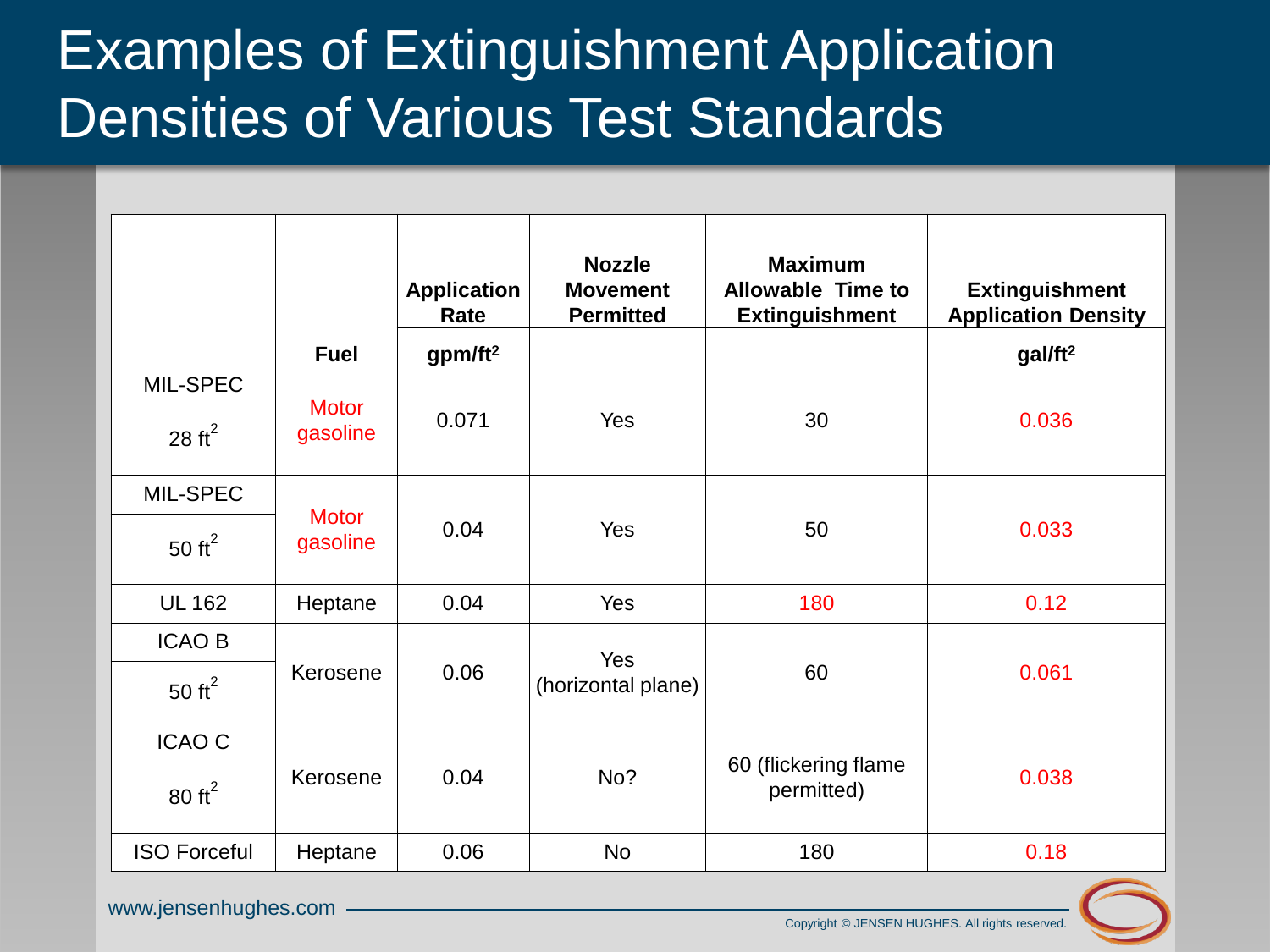#### NFPA Standards

- NFPA 11 Foam
	- Basic foam protection, commercial petrochem, marine & industry
	- 0.16 gpm/ft<sup>2</sup> AFFF application rate, commercial UL 162 spec
- NFPA 16 Foam Sprinklers 0.16 gpm/ft<sup>2</sup>, UL 162 spec
- ◆ NFPA 403 Aircraft Rescue & Firefighting
	- Commercial aviation, 2 min response,1 min exting
		- $-$  AFFF 0.13 gpm/ft<sup>2</sup> High Performance
		- $-$  FPF (FFF) 0.18 gpm/ft<sup>2</sup> Medium Performance
		- $-$  PF  $0.20$  gpm/ft<sup>2</sup> General Use
	- Have adopted performance approach
- NFPA 409 Hangar Protection
	- Structural sprinkler option  $-0.16$  gpm/ft<sup>2</sup>
	- Low level AFFF to protect aircraft  $-0.10$  gpm/ft<sup>2</sup>
- $\rightarrow$  NFPA 30 commercial and industrial flammable liquid storage and operations  $0.30 - 0.60$  gpm/ft<sup>2</sup> AFFF

Note – all recognize performance advantage of AFFF vs alternatives



www.jensenhughes.com www.jensenhughes.com www.jensenhughes.com www.jensenhughes.com copyright © JENSEN HUGHES. All rights reserved.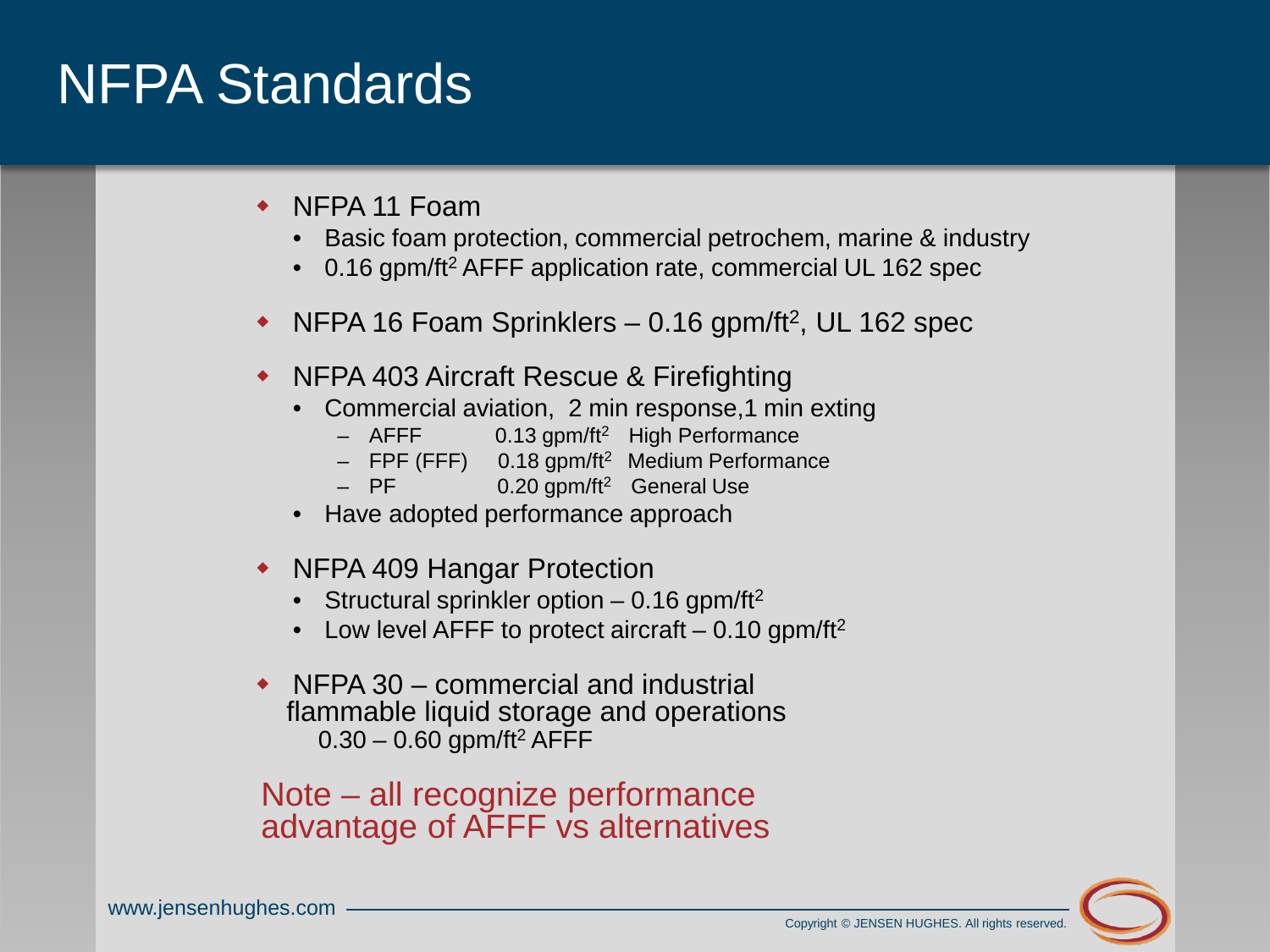## Scenario Comparison

- ◆ Aircraft carrier flight deck <60 seconds
- Commercial Aviation 60 seconds
- Aircraft Hangar
	- Military Aircraft 1 min (damageability assessment)
	- Commercial aircraft 2 min
	- Structure several minutes
- ◆ Shipboard spaces
	- Military 1 min desirable
	- 2-5 minutes acceptable in some situations
	- Commercial allow commercial foam spec
- Gasoline Fueling Facility, Sprinklered Liquid Warehouse – 1-5 minutes (UL 162 spec)
- Large Fuel Storage tank minutes to hours
	- Fixed protection not always provided
	- Critical application rate needed



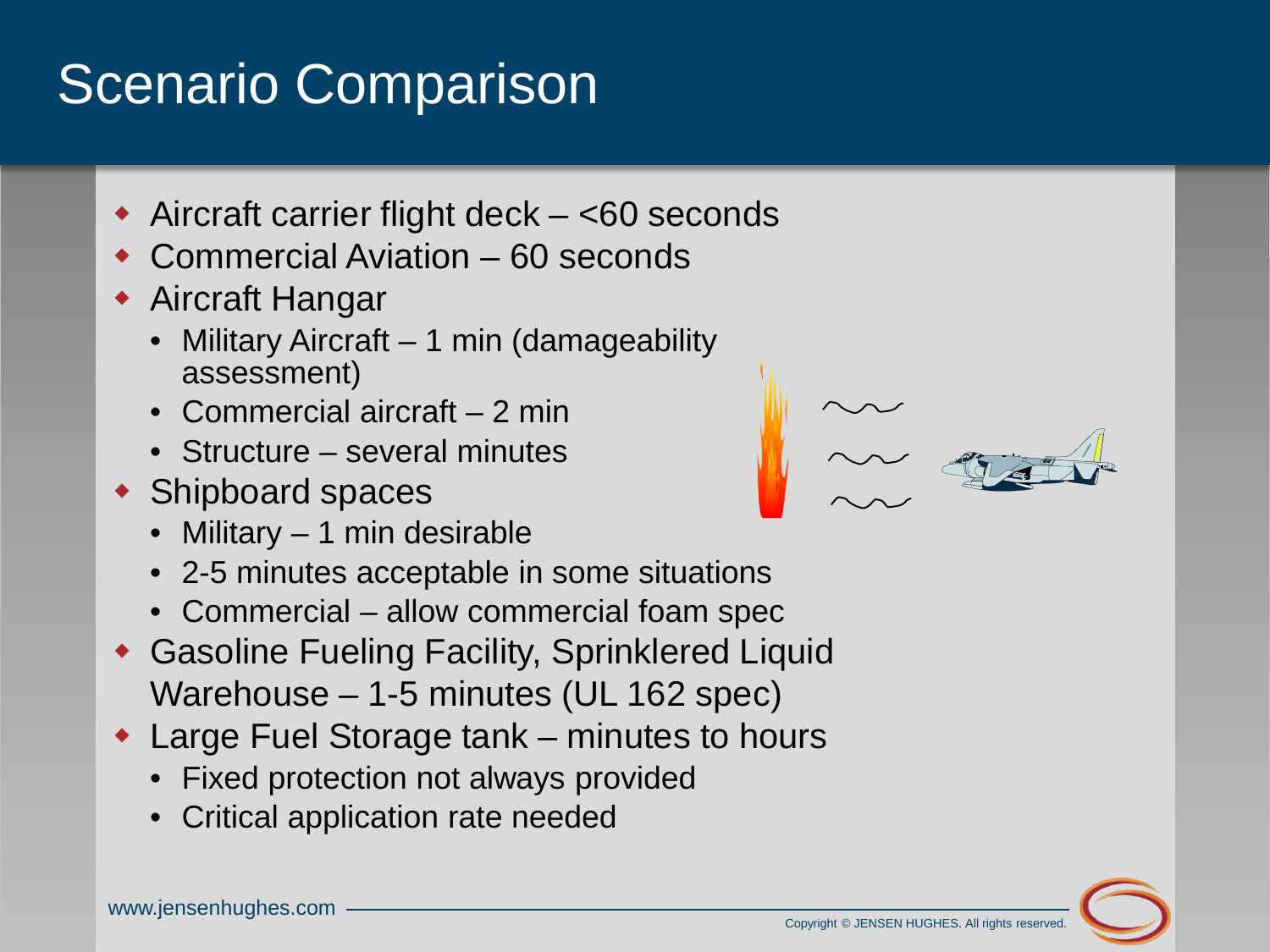# Chemical/Physical/Quality Parameters in the MIL SPEC

| <b>Requirement</b>                              | <b>Rationale</b>                                                                                                                                                   |  |  |  |
|-------------------------------------------------|--------------------------------------------------------------------------------------------------------------------------------------------------------------------|--|--|--|
| <b>Refractive index</b>                         | Refractive index enables use of refractometer to measure solution concentrations in field; this is most<br>common method recommended in NFPA 412 <sup>a</sup>      |  |  |  |
| Viscosity                                       | Viscosity Ensures accurate proportioning when proportioning pumps are used; for example, balance<br>pressure proportioner or positive displacement injection pumps |  |  |  |
| pH                                              | pH Ensures concentrate will be neither excessively basic or acidic; intention is to prevent corrosion in<br>plumbing systems                                       |  |  |  |
| Corrosivity                                     | Limits corrosion of, and deposit buildup on, metallic components (various metals for 28 days)                                                                      |  |  |  |
| Total halides/chlorides                         | Limits corrosion of, and deposit buildup on, metallic components                                                                                                   |  |  |  |
| <b>Environmental impact</b>                     | Biodegradability, fish kill, BOD/COD <sup>o</sup>                                                                                                                  |  |  |  |
| Accelerated aging                               | Film formation capabilities, fire performance, foam quality; ensures a long shelf life                                                                             |  |  |  |
| Seawater compatibility                          | Ensures satisfactory fire performance when mixed with brackish or saltwater                                                                                        |  |  |  |
| Interagent compatibility                        | Allows premixed or storage tanks to be topped off with different manufacturers' agents, without<br>affecting fire performance                                      |  |  |  |
| fire test                                       | Reduced- and over-concentration Ensures satisfactory fire performance when agents are proportioned inaccurately                                                    |  |  |  |
| Compatibility with dry chemical<br>(PKP) agents | Ensures satisfactory fire performance when used in conjunction with supplementary agents                                                                           |  |  |  |
| Torque to remove cap                            | Able to remove without wrench                                                                                                                                      |  |  |  |
| Packaging requirements                          | Strength, color, size, stackable, minimum pour, and vent-opening tamperproof seal; ensures<br>uniformity of containers and ease of handling                        |  |  |  |
| Initial qualification inspection                | Establishes initial conformance with requirements                                                                                                                  |  |  |  |
| Quality conformance inspection<br>(each lot)    | Ensures continued conformance with requirements                                                                                                                    |  |  |  |

aNFPA 412, Standard for Evaluating Aircraft Rescue and Fire-Fighting Foam Equipment, 2003 edition bBOD/COD: Biological oxygen demand/chemical oxygen demand

www.jensenhughes.com www.jensenhughes.com www.jensenhughes.com www.jensenhughes.com copyright © JENSEN HUGHES. All rights reserved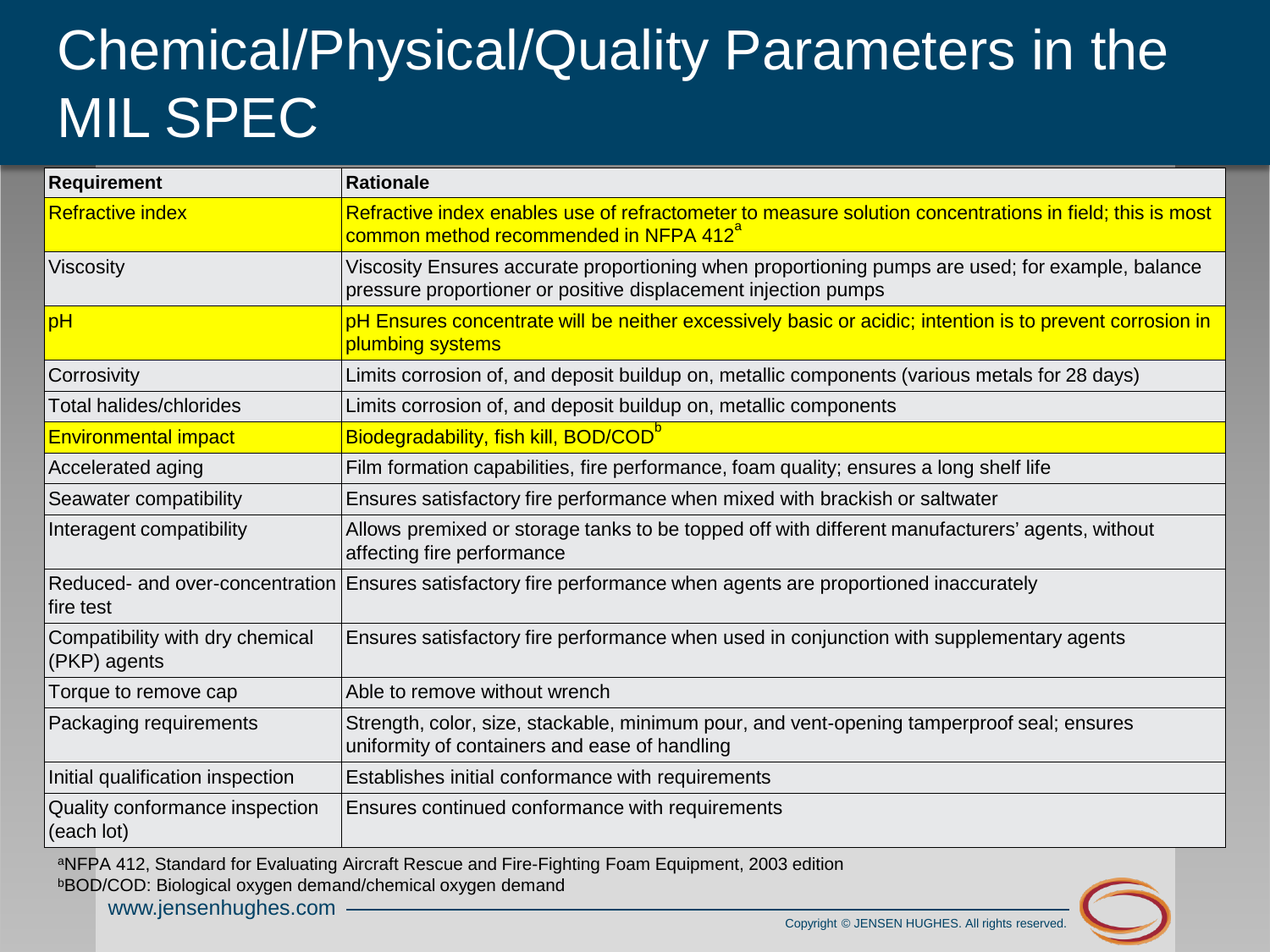# AFFF Environmental Impact

- Environmental Impact
	- Foaming
	- Oil Emulsification
	- Aquatic Toxicity
	- Oxygen Demand and Biodegradation
	- Persistence / Bioaccumulation
- ◆ Fluorosurfactants
	- Persistent, Bioaccmulative, Toxic (PBT)
	- Voluntary chemical restrictions in US
		- PFOS foam
			- » Electrochemical fluorination process
			- » No longer produced in US
		- PFOA foam
			- » Telomerization process
			- » Long chain perfluorocarbons (C8 and greater)
			- » A number of reformulations have been qualified
- Glycol ethers
	- Required for refractive index

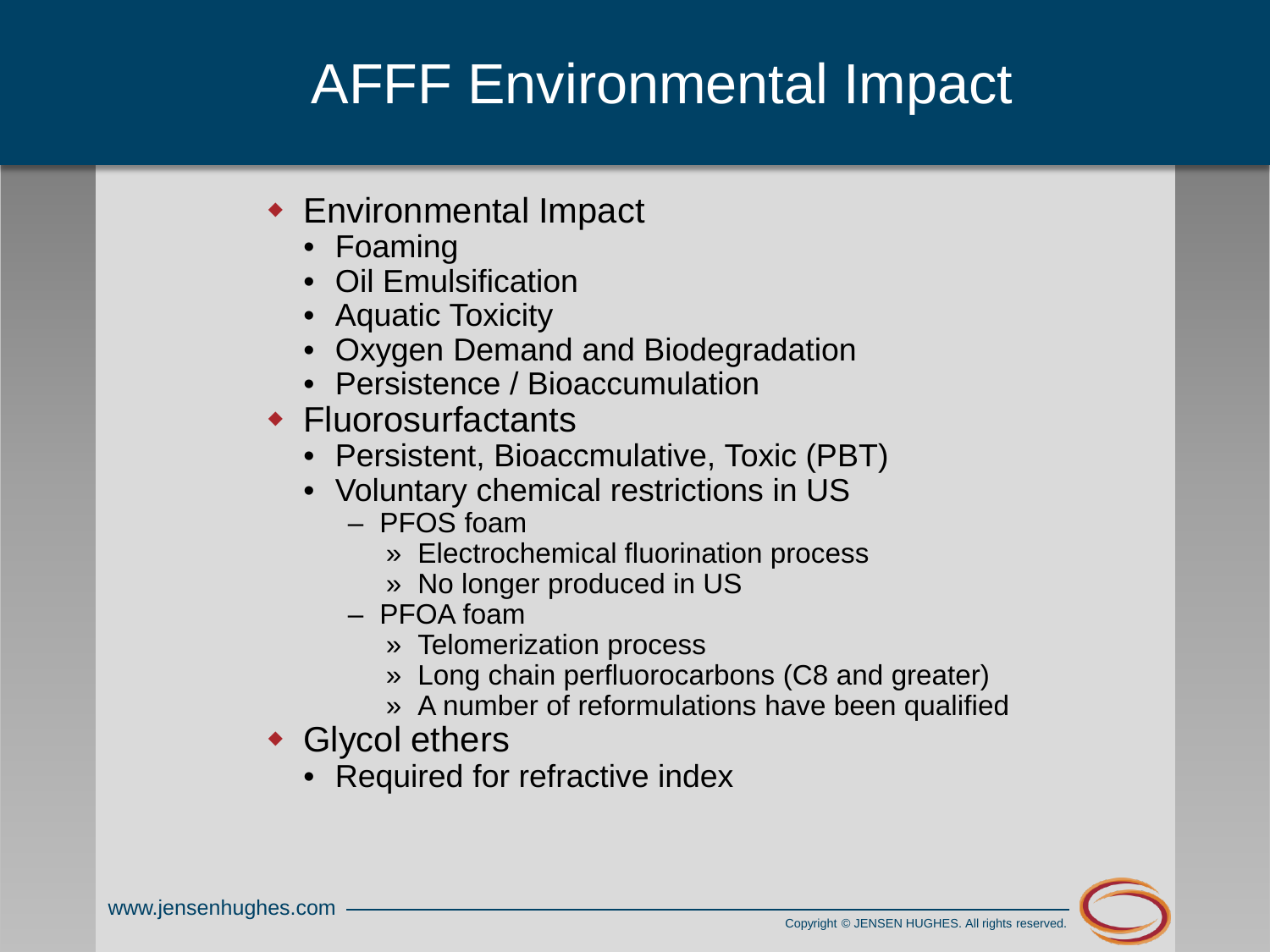# Mitigation and Improvement Strategies

- Limit "routine" discharges
	- System testing, training
	- Simulants or water (NFPA 11)
- Impoundment for large anticipated discharges
- Anticipate, plan, monitor key water paths
	- Wastewater treatment plants
- Defoamers
- ◆ See NFPA 11 for guidance

Reduce the hazard – use of JP-8

Chemical Reformulation

- ◆ Fluorine Free Foam
- Conductivity meter in lieu of refractometer
	- Not useful for seawater



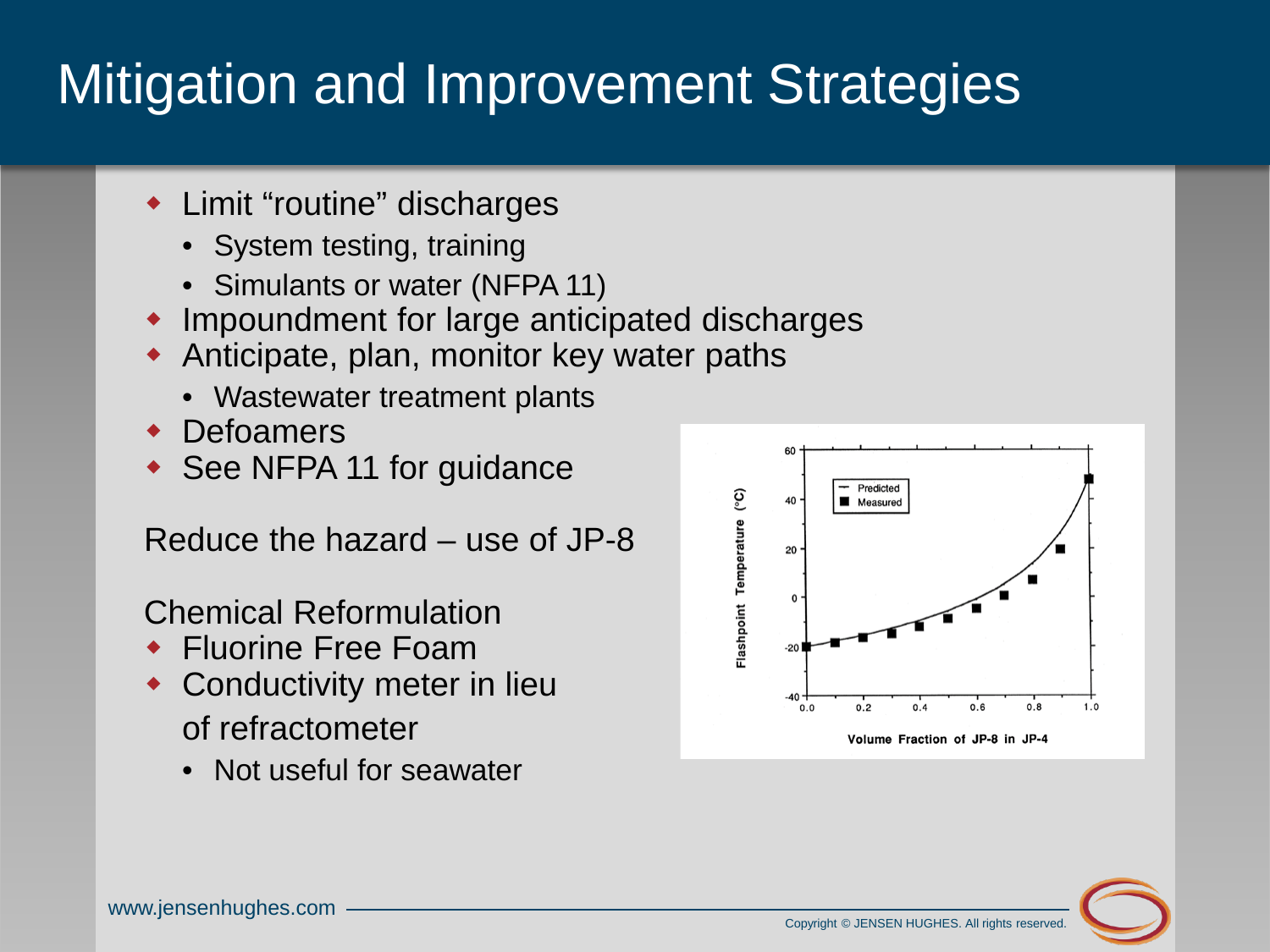#### SUMMARY

Rapid Fire Extinguishment is Required for Many **Scenarios** 

Elimination of Fluorosurfactants is Desirable Due To Regulatory Pressure

Extinguishing effectiveness of current FFFs ≠ AFFF

All Foaming Agents Have an Environmental Impact

Both Fire Extinguishment and Environmental Impact Should Be Performance Based – How Good is Good Enough?